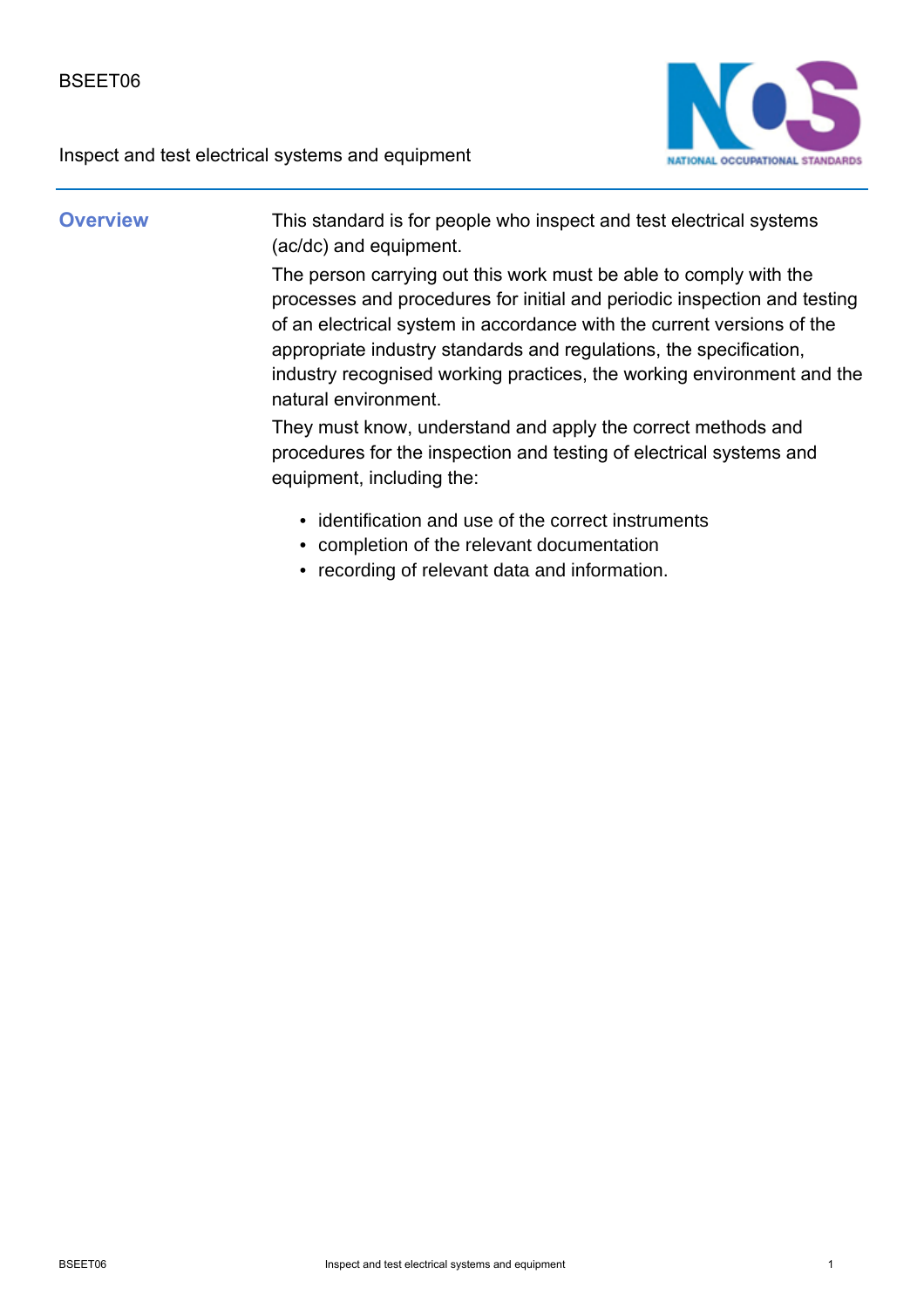

## **Performance criteria**

*You must be able to:*

- 1. confirm a programme of work with the relevant people in accordance with organisational procedures
- 2. determine and obtain the resources required, as relevant, to undertake:
	- initial inspection and testing
	- periodic inspection and testing
- 3. select the instruments to be used for carrying out the relevant tests
- 4. confirm that the instruments are fit for purpose and have a current calibration certificate

5. conduct a visual inspection on the enclosures for cables, conductors and wiring systems to confirm they are:

- located and secured correctly
- electronically and mechanically sound

6. conduct a visual inspection on the electrical cable, conductor and wiring systems to confirm they are:

- located and secured correctly
- identified and/or labelled correctly

7. conduct a visual inspection on the equipment, accessories and components to confirm they are:

- located and secured correctly
- identified and/or labelled correctly

8. comply with industry practices and organisational procedures to ensure the co-ordination of site services and the activities of other trades affected by:

- the inspection process and procedures
- the testing process and procedures

9. identify the correct means of electrical isolation prior to commencing the inspection and/or testing process

10. complete safe isolation as and when required to ensure the safe inspection and testing of electrical cables, conductors and/or wiring system and the associated equipment, accessories and components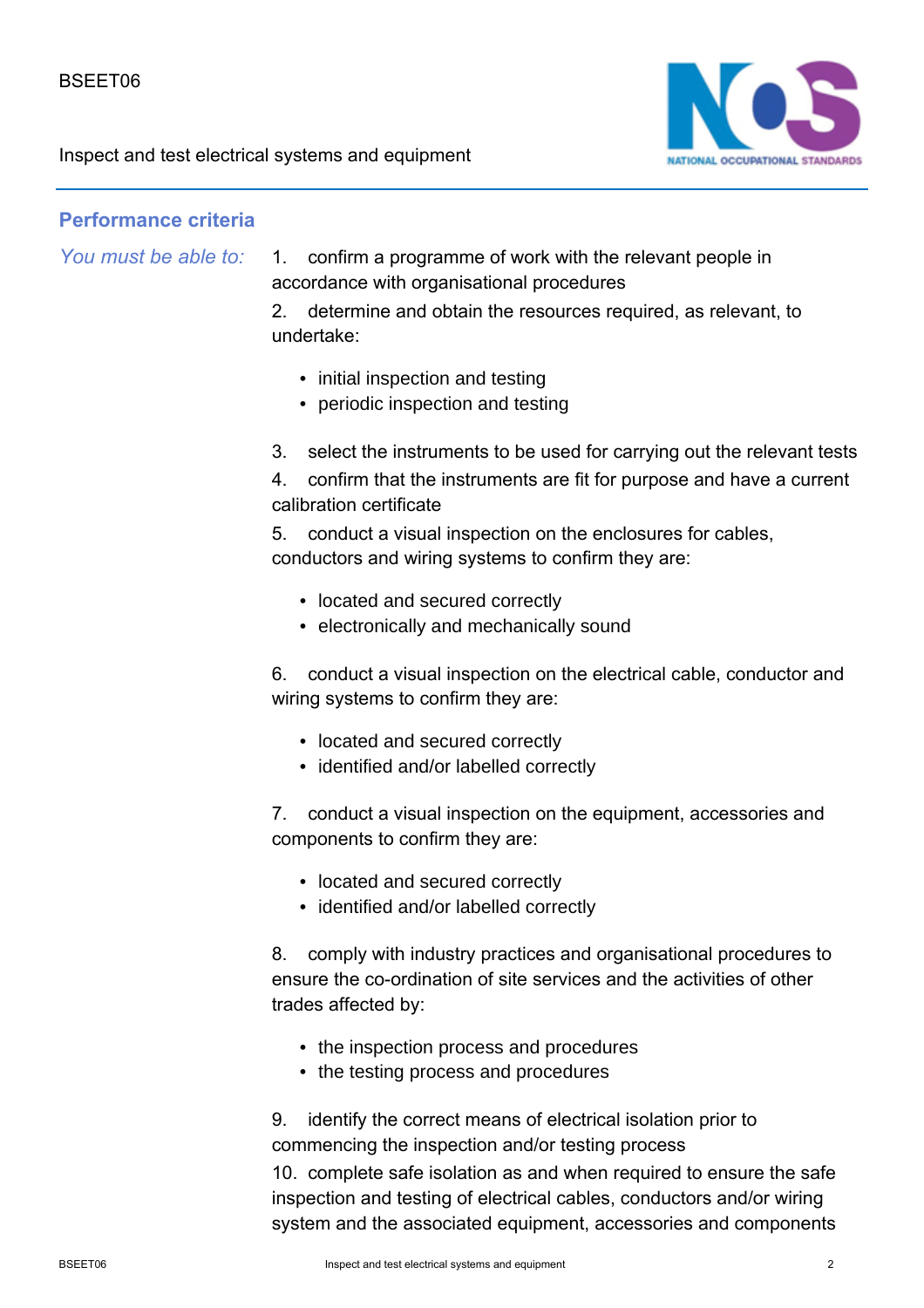

11. perform the appropriate tests for periodic testing that ensure safe and efficient operation of the electrical system

12. perform the test in the correct sequence for initial testing that ensure safe and efficient operation of the electrical system

13. comply with organisational procedures for:

- completion of the relevant documentation
- the recording of relevant data and information
- informing relevant people
- addressing issues and problems identified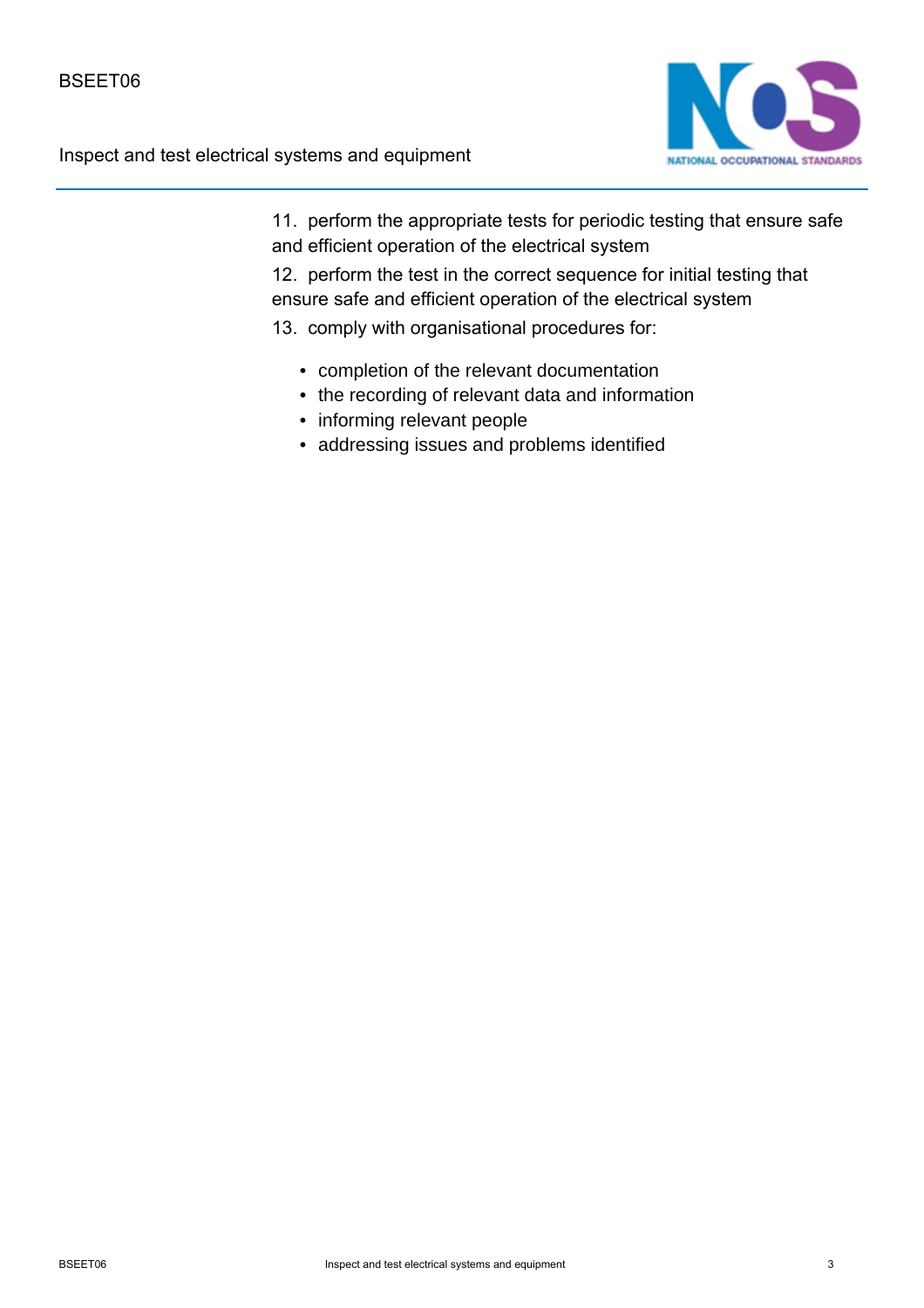

## **Knowledge and understanding**

*You need to know and understand:*

1. the operation, applications, advantages and limitations of different electrical systems

2. the organisational procedures to confirm a programme of work with the relevant people

3. how to determine and obtain the resources required, as relevant, to undertake:

- initial inspection and testing
- periodic inspection and testing

4. how to select the instruments to be used for carrying our relevant tests

5. how to confirm that the test instruments are fit for purpose and have a current calibration certificate

6. the methods and procedures for conducting a visual inspection on the enclosures for cables, conductors and wiring systems to confirm they are:

- located and secured correctly
- electrically and mechanically sound

7. the methods and procedures for conducting a visual inspection on the electrical cable, conductor and wiring systems to confirm they are:

- located and secured correctly
- identified and/or labelled correctly

8. the methods and procedures for conducting a visual inspection on the equipment, accessories and components to confirm they are:

- located and secured correctly
- identified and/or labelled correctly

9. the industry practices and organisational procedures to ensure the co-ordination of site services and the activities of other trades affected by:

- the inspection process and procedures
- the testing process and procedures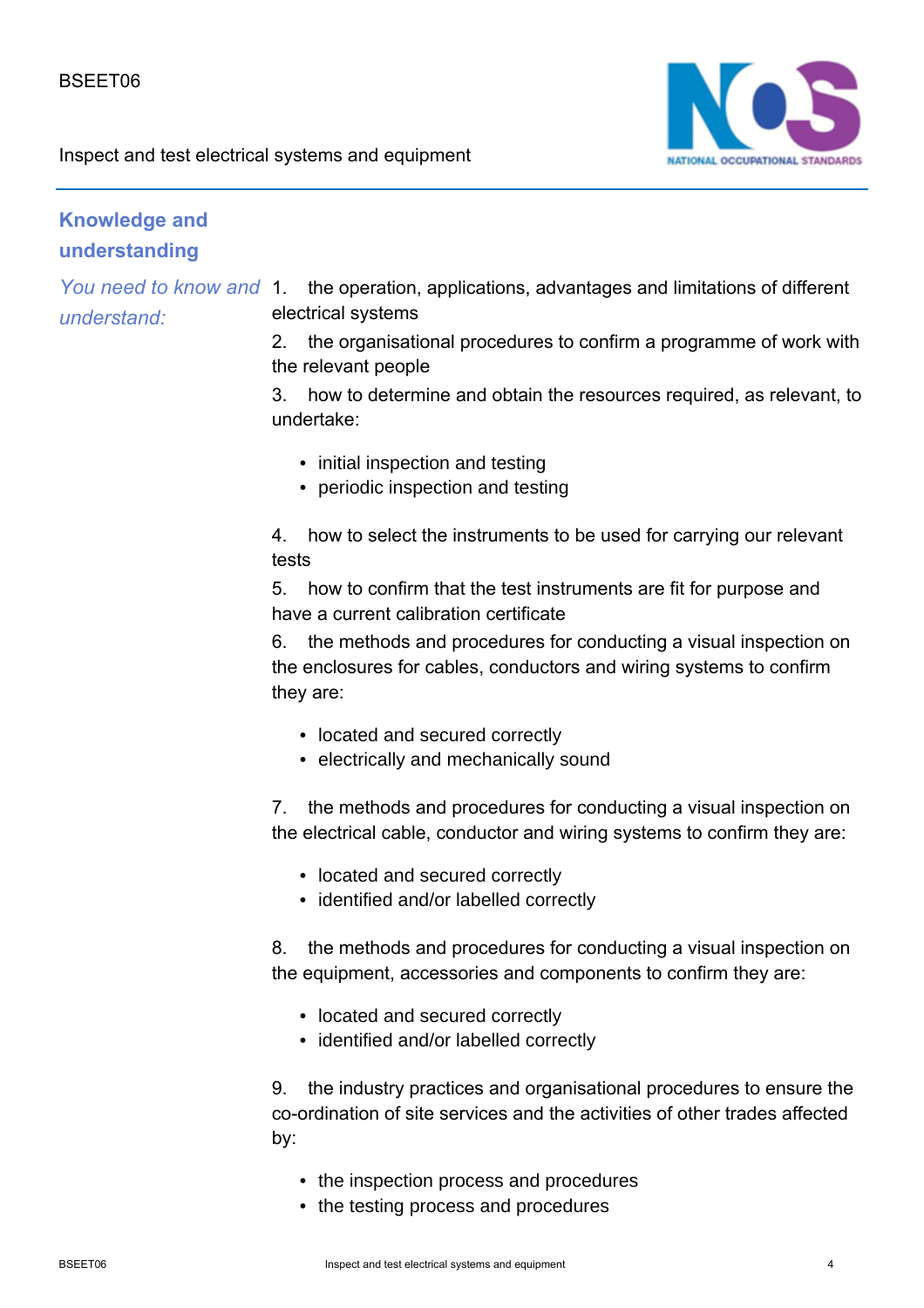

10. the correct procedures for safe isolation

11. the methods and processes to carry out correctly the tests that ensure safe and efficient operation of the electrical system

- 12. the organisational procedures for:
	- completion of the relevant documentation
	- the recording of relevant data and information
	- informing relevant people
	- addressing issues and problems identified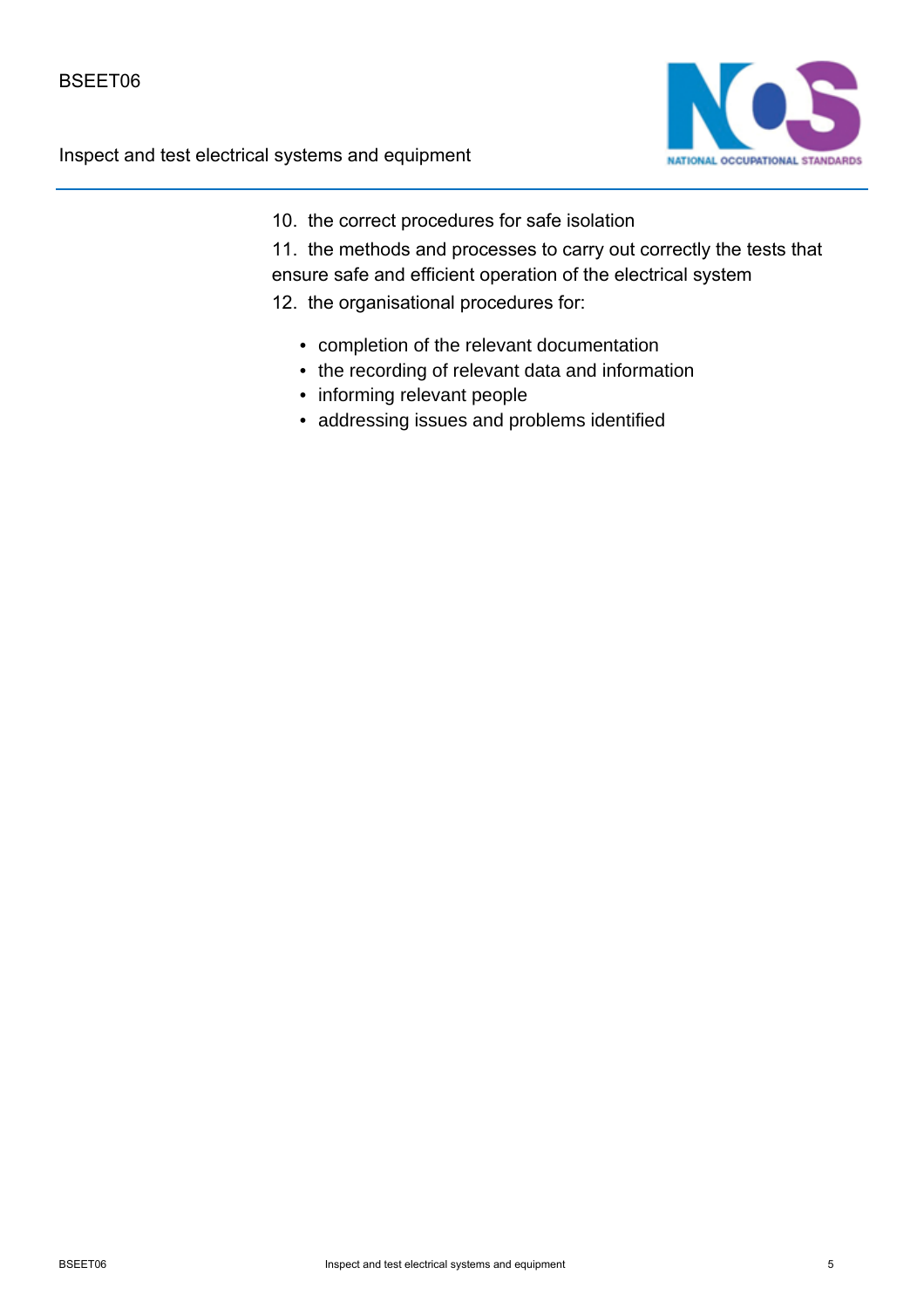

#### **Scope/range related Vorking environments (internal and/or external)** • domestic • non-domestic **to performance criteria**

- - commercial
	- industrial
	- agricultural
	- horticultural
	- leisure and entertainment
	- residential medical and care facilities
	- public highways and parks
	- public services establishments
	- pre-1919 traditional/historic buildings

#### **Electrical system**

An electrical system (ac/dc), internal and/or external, in a building/structure that has an extra low voltage and/or low voltage single and/or multi-phase supply, circuits, equipment and components to provide:

- control
- communication
- heating
- lighting
- power

#### **Organisation procedures**

- information management
- project management
- risk assessment
- risk management
- implementing and monitoring health and safety requirements and issues
- implementing and monitoring issues relating to the natural environment
- customer services
- accident reporting
- emergencies
- communication with relevant people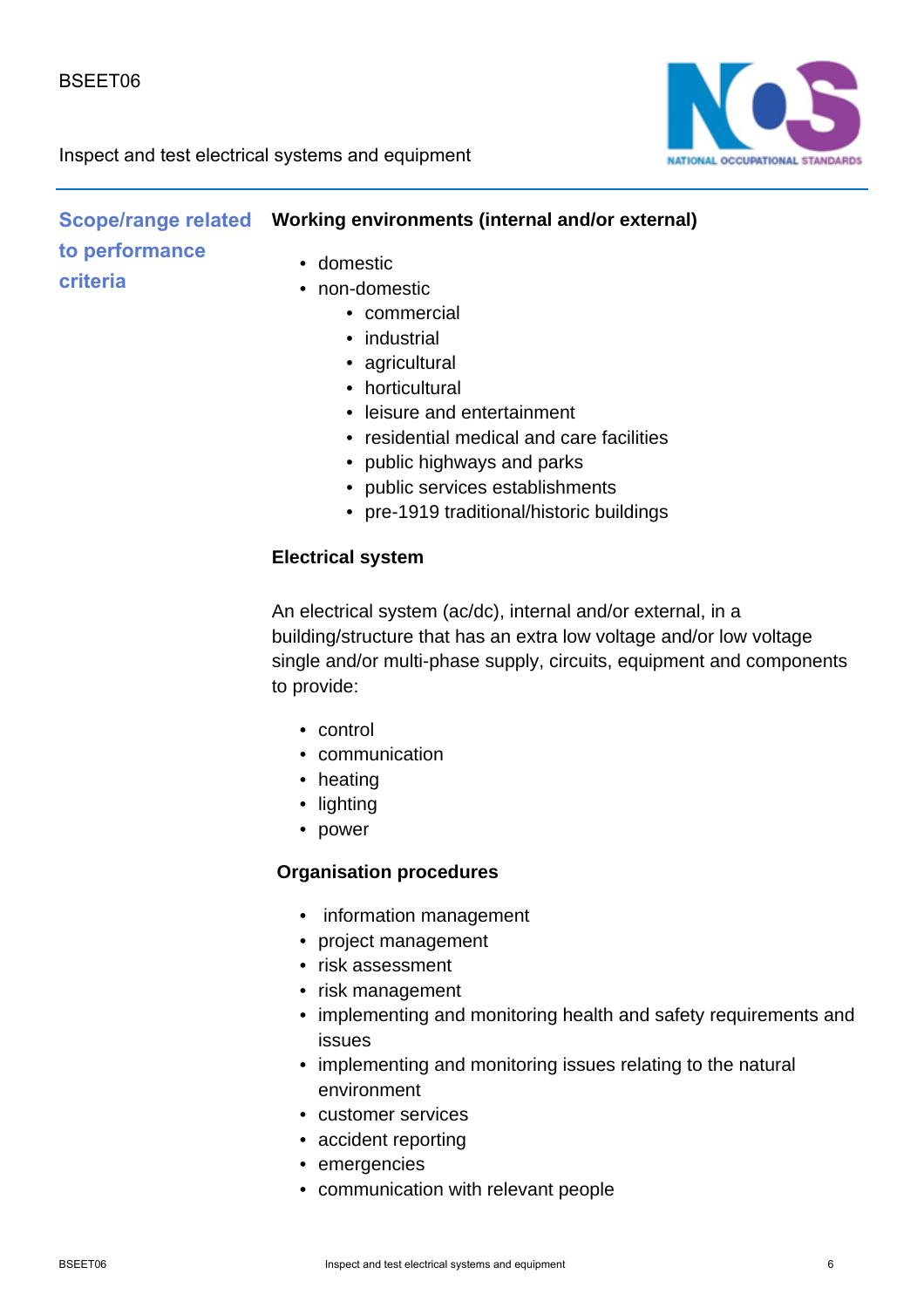

#### **Resources**

- labour
- plant and equipment
- instruments
- finance
- IT
- materials and other consumables

#### **Site services**

- electricity
- water
- gas
- oil
- drainage
- telecommunications
- data transmission either underground or overhead

### **Relevant people**

- customers/clients
- client representatives
- supervisors
- site/contract manager
- other contractors/trades
- members of the public
- work colleagues

#### **Tests**

- continuity of CPC
- continuity of ring final circuits
- insulation resistance
- polarity
- earth fault loop impedance
- prospective fault current
- RCD operation
- phase rotation
- functional testing

#### **Enclosures for cables, conductors and wiring systems**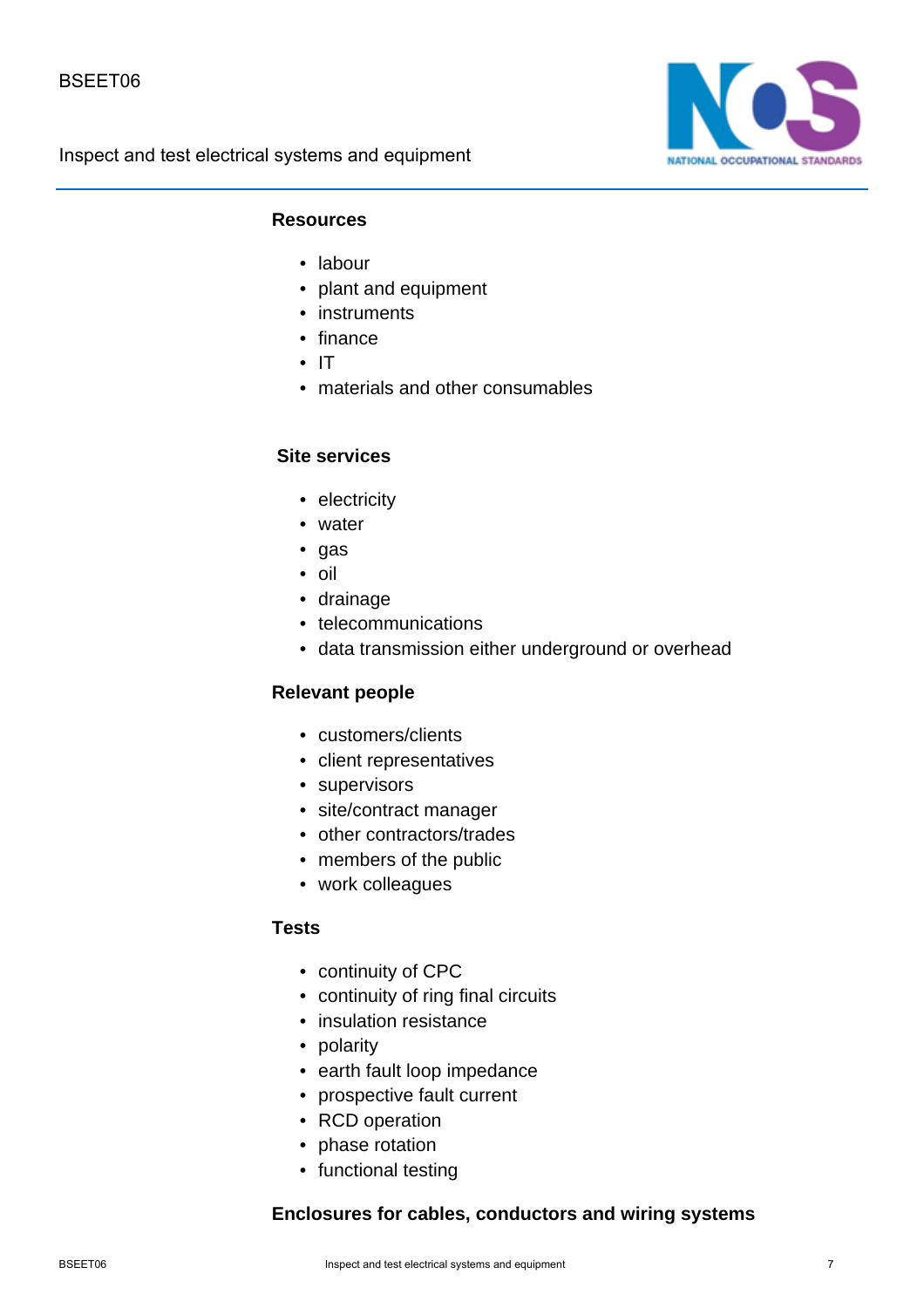

- PVC and steel conduit
- PVC and steel trunking
- cable tray
- basket and ladder systems
- ducting systems
- bus-bar trunking
- pre-fabricated conductor, cable and wiring systems

#### **Electrical cable, conductors and wiring systems**

- thermosetting insulated cables including flexes
- single and multicore thermoplastic and thermosetting insulated cables
- flat profile cable
- mineral insulated cables
- single wire armoured cables
- armoured/braided flexible cables and cords
- data cables
- pre-fabricated conductor, cable and wiring systems
- fibre optic cable
- fire resistant cable
- bus-bar trunking

#### **Equipment, accessories and components**

- consumer units
- distribution boards and/or panels
- isolators
- circuit breakers
- fuses
- switches
- socket-outlets
- earthing protection
- luminaries
- motor control equipment
- control panels alarms; emergency lighting; environmental control
- control devices electrical; electronic; electro-mechanical
- solar photovoltaic panels control equipment, components and accessories
- micro-wind turbine control equipment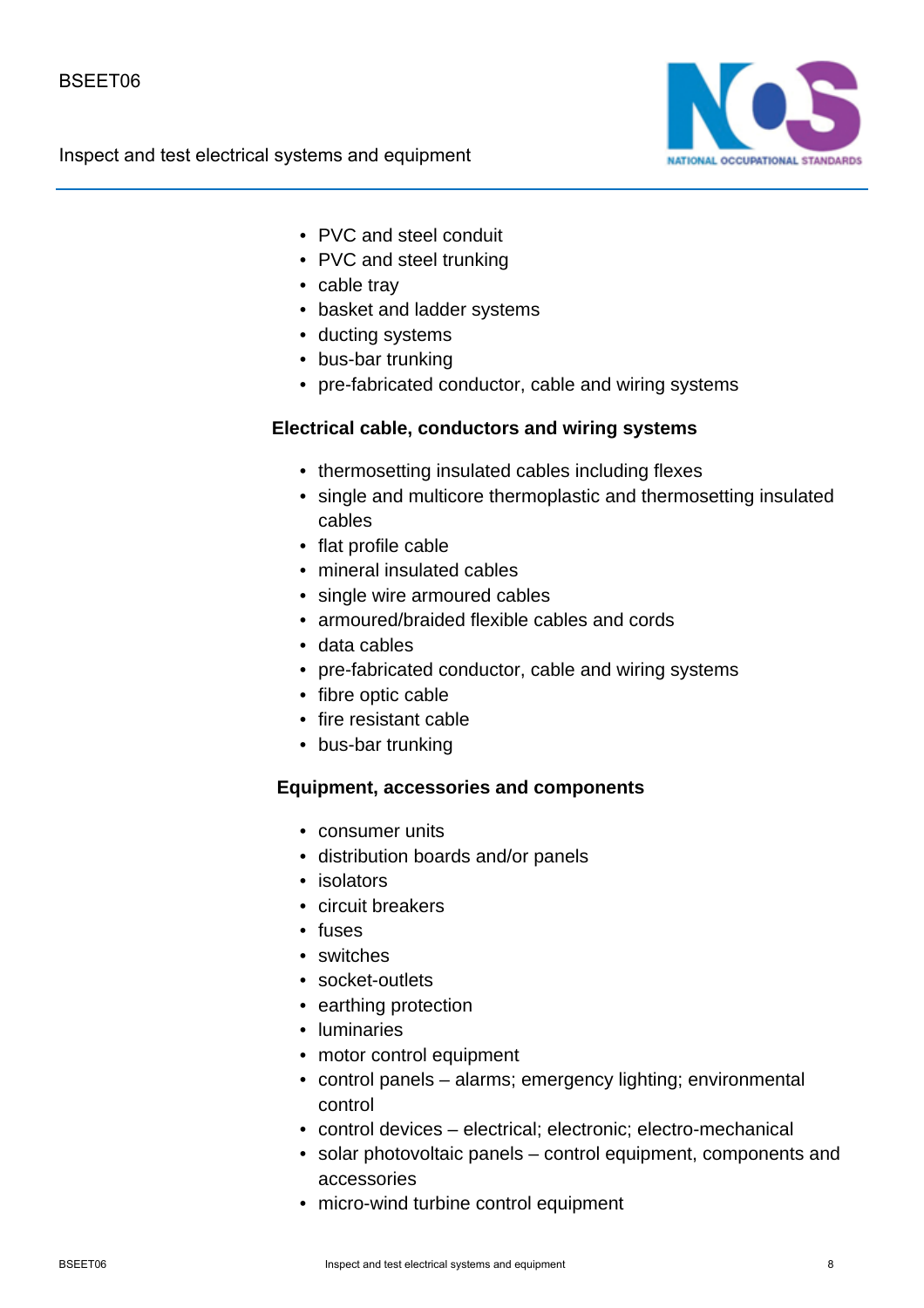

• cable glands

#### **Documentation**

- electrical installation certificates
- electrical installation condition reports
- minor electrical installation works certificates
- schedules of inspections
- schedules of test results